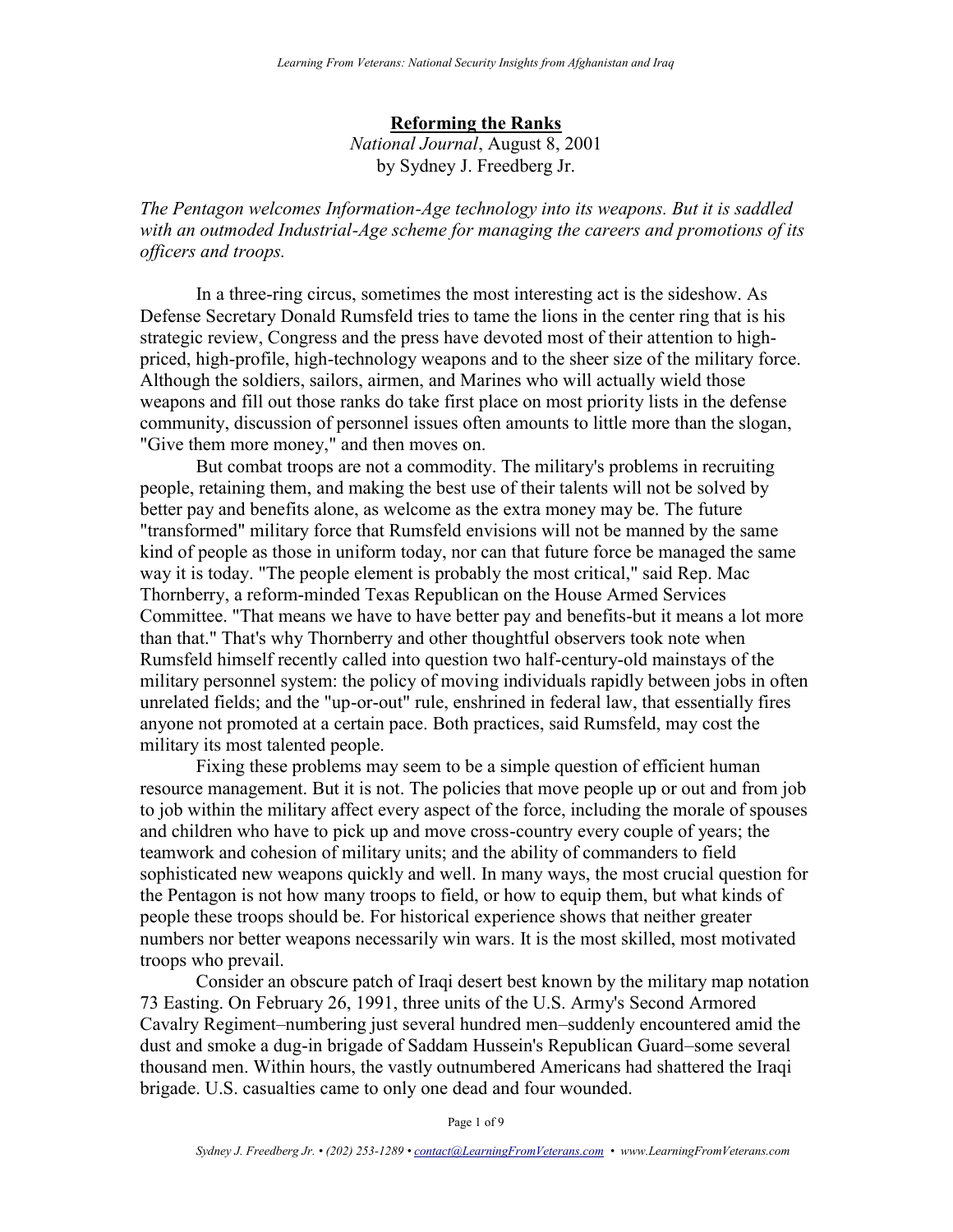The Second Armored Cavalry won by throwing out the rulebook. Rather than stand back and hammer the Iraqis with its superior long-range weapons, one of the cavalry's units, Eagle Troop (which lost no men at all), charged into the teeth of the enemy's short-range guns. In a relentless but well-coordinated frontal assault, Eagle Troop audaciously attacked with its tanks and Bradley fighting vehicles, ultimately driving right through the Iraqis and giving them no time to regroup. "The way we fought negated most of our technological advantages" but resulted in victory, recalled John Hillen, an Army lieutenant in the battle and later a consultant to George W. Bush's presidential campaign. "If we had switched sets of equipment, we would [still] have beaten the Iraqis," Hillen said. Neither numbers nor weapons won that fight, he said. It was the skill and training of U.S. troops.

The irony, said Hillen, is that the Second Armored Cavalry kept those skilled troops trained and together in spite of military policy, not because of it. Under normal conditions, there are always individuals transferring in and out of combat units. The sixmonth Gulf War buildup, however, gave U.S. forces in the desert a rare chance to stabilize and train intensely as a team. Yet even in this case, some individuals, even commanders, were actually replaced on the eve of the offensive because their prescribed time in a particular job was up. "We spent huge amounts of time trying to preserve the coherence of our crews," Hillen said. "We probably broke a lot of Army regulations."

And when peace returned, so did the bureaucracy. Of eight promising young lieutenants in Hillen's unit–all of whom won Bronze Stars and Silver Stars–only half stayed in uniform. Hillen himself won a Fulbright scholarship to Oxford and asked the Army for a sabbatical to study there. Instead, it ordered him to report to a supply job to "count socks and tires." So he quit the Army. Hillen's actions might seem unsoldierly and selfish–except that the Army had already scheduled him to attend a civilian graduate school. He was just supposed to do it a few years later in his career, and the personnel bureaucracy simply could not adjust its schedules to accommodate his opportunity at Oxford. Now he runs an electronic stock exchange in New York City.

Hillen is not alone. More than 2,600 Army captains and lieutenants quit last year; the Air Force and Navy are hemorrhaging pilots to the commercial airlines; and even the Marines, whose retention and esprit de corps usually are the highest among the services, are struggling to retain their best members. Conventional wisdom points to the stillstrong civilian economy as the lure for troops to leave the services. But people motivated by money generally don't join the military in the first place. And decades of official exit surveys show that low job satisfaction, not poor pay, is the No. 1 reason people quit the ranks. "People I meet now do want to serve their nation," said Army Maj. Donald Vandergriff, a Reserve Officer Training Corps instructor at Georgetown University and a self-educated personnel reformer. "The myth that this generation doesn't want to do that is horse crap." What they do lack, he said, is their elders' tolerance for red tape.

Cutting that tape will be as difficult as anything Secretary Rumsfeld tackles as he attempts to remake the military. Many ambitious reform efforts of the past have failed. In the 1980s, the Army tried to keep groups of several hundred young soldiers together through boot camp and their first four-year enlistment. Units made up of these "cohorts" often performed brilliantly in combat exercises. But a personnel bureaucracy accustomed to moving individuals couldn't digest the groups. New soldiers who were transferred into the cohorts to replace dropouts remained outsiders; promising soldiers from a cohort

Page 2 of 9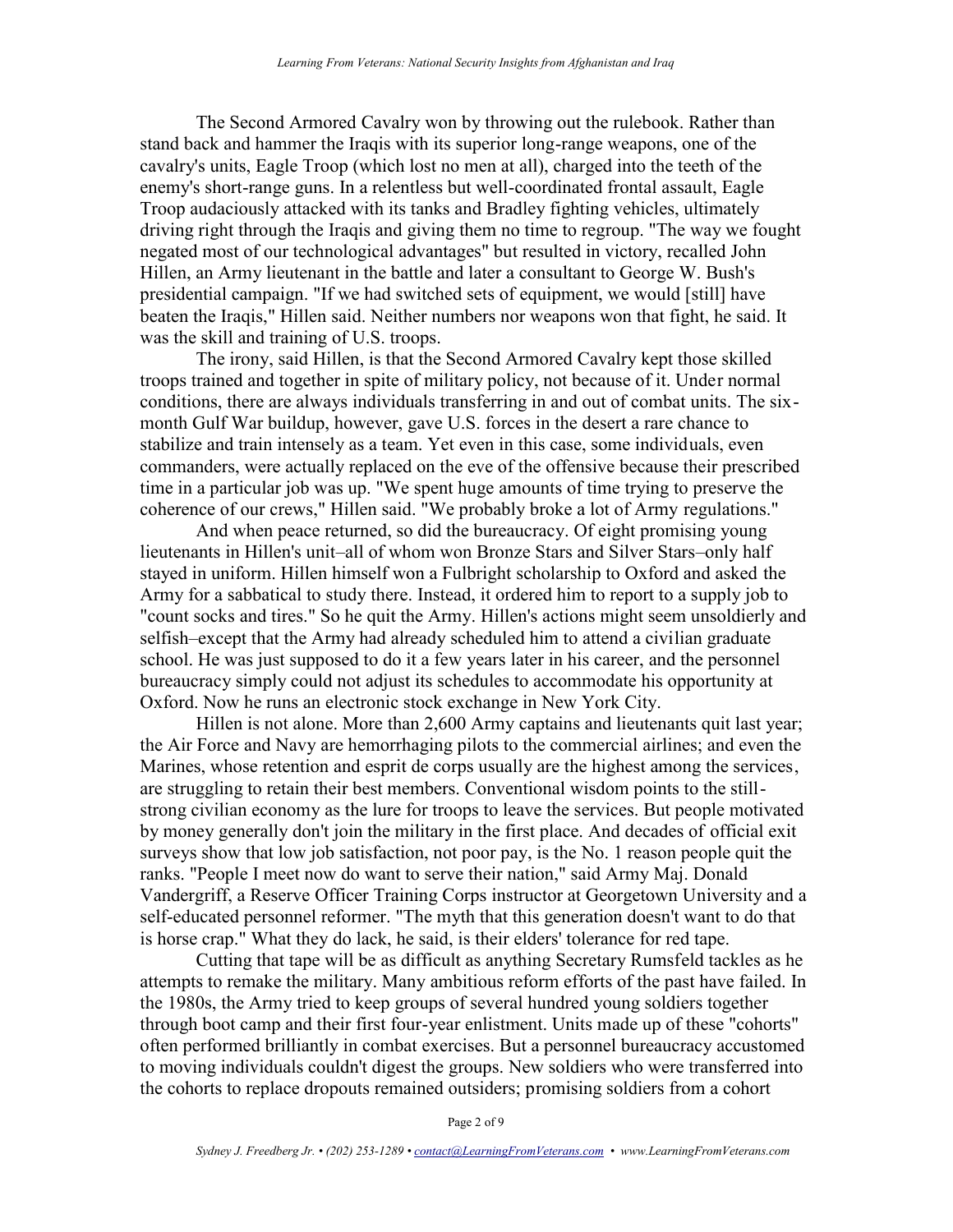could not be transferred out to undergo special training. And because cohort officers still moved in and out of the unit, the soldiers were often unable to bond with their leaders.

"I did the last study on Army cohorts and made the recommendation to kill it," recalled retired Army Lt. Gen. Ted Stroup, a former personnel officer now at the Association of the United States Army. "A great idea, but not supportable.... The system wasn't set up properly." The bureaucracy could not manage one part of the Army in cohorts and the rest as individuals, said Stroup, and "to take the whole Army to the cohesion concept would [have required] a major restructuring" just when the military was in the throes of the post-Cold War downsizing. So he recommended that it be shelved.

Rumsfeld's reforms will fare no better if they attempt to fix part of the personnel system without addressing the whole. Even well-regarded reforms can create unintended consequences if policy makers have not looked at the broader implications. For example, Congress's last major effort at reforming the military's command structure, the landmark 1986 Goldwater-Nichols Act, requires that any aspiring general or admiral has to have a specified amount of experience in a "joint" job–a job in which he works with, or commands, troops from a different service–an Air Force general in charge of Navy missile submarines, for example. But that well-intended requirement took the officer away from time he could have spent with his own troops.

The lesson of the cohort program and Goldwater-Nichols is not that reform is impossible. It is that any new system must be designed carefully and flexibly to solve today's problems without creating more. And any change must take into account not just the problem at hand, but also the entire interlocking complexity of the personnel system.

## **Turn, Turn, Turn**

John Tillson has come a long way since his service in Vietnam. The former Army officer who served in the 11th Armored Cavalry Regiment now studies military manpower management in the air-conditioned offices of the Pentagon-funded Institute for Defense Analyses. But his concerns today remain much the same as they were in Southeast Asia 30 years ago. In Vietnam, the average soldier's tour in a unit was just 12 months–six for officers. "Too many times, I had replacements come in the evening with the resupply chopper, and I dusted them off the next morning as casualties," he recalled. "They were brand-new. We never had time to really integrate them into the unit; they would end up doing something stupid." Nor was it only his men who came and went: "Just as I was getting comfortable, thinking that I was able to do a reasonable job commanding the troops, it was my turn to pass it on to somebody else"–despite studies showing that the longer an officer stayed in command, the lower the casualty rate in his unit.

The military has come a long way since Vietnam, as well. Even in some hardship posts such as Korea, where one-year tours remain the norm for troops, commanding officers must stay two years. The law requires an even longer stay for those in certain specialized jobs, such as weapons-buying. Eighteen to 24 months in a job is the norm all four services strive for, and a year is the minimum. That goal is much better than six months. But is it long enough?

Rumsfeld doubts it. "No company would put people in for 12 months, 13, 14 months, then jerk them around, send them to another job," he said in a recent interview with Army Times. Harvard Business School professor David Garvin agrees: "If you

Page 3 of 9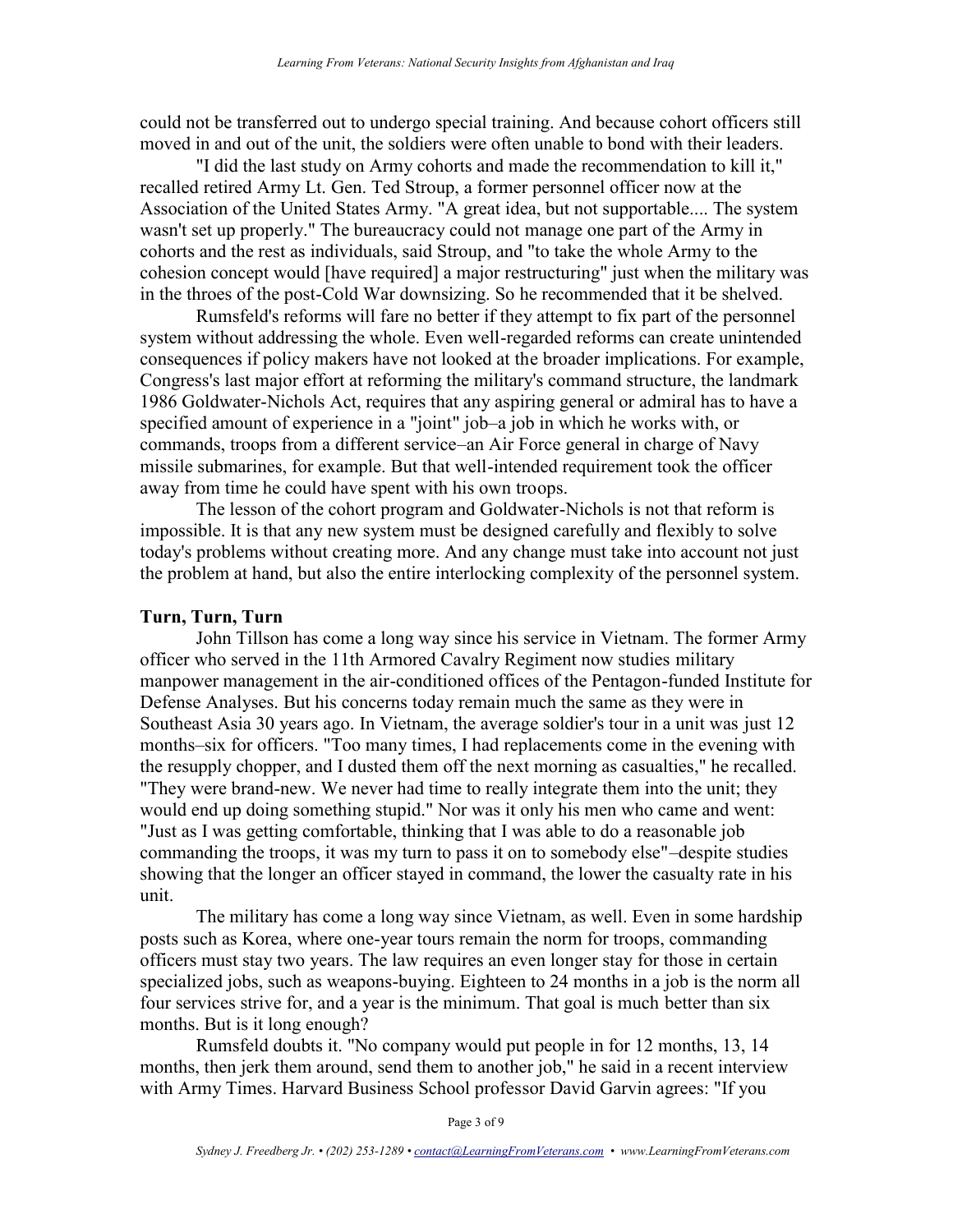move people every one or two years, it's much too frequent. [In business practice], three to five years is about right."

The question isn't simply how much time a person spends in one office or another, but what kind of work is done in that office–or ship, or plane, or airborne brigade. The Navy, for example, trying to avoid spreading its officers too thinly across too many fields, gives each officer only two tracks, akin to a major and a minor in college. All of an officer's at-sea assignments would be spent in one area, flying airplanes, for example, and all of his or her shore duty would be in another–say, accounting. But mastering two such complex and unrelated fields can be a stretch, especially when each one is a different world unto itself, and a single specialty can demand very diverse talents. An officer whose at-sea "specialization" is surface ships, for example, might find himself leading the engine crew for a destroyer one tour and overseeing the launch team for cruise missiles the next–exercising two very different sets of skills.

The other services have similar but less-formal alternations. The Air Force and Marines may move one person across multiple fields. By contrast, the Army has recently abandoned dual-tracking and ordered midcareer officers to specialize in one field–but the more-junior officers, such as John Hillen, must still switch from a combat job, for example, to a supply job to a staff job before they can specialize.

The admirable intention is to build a bench of generalists able to lead any military organization, thus tying the disparate elements of the armed services into a common culture. But sometimes, general-management skills are not all it takes to understand, let alone oversee, specialized technical work. Neil Byrne is a retired Navy captain and an expert on computer simulations of sea combat. He said he saw too many instances where "some poor guy whom they just got off the bridge of his submarine, cruiser, or air squadron" is suddenly put in charge of something he doesn't know much about, such as computer war games. "There may be a uniform who is titularly in charge," Byrne said, but the officer knows so little about the specialty that the man's own subordinates usually end up using him "as a ventriloquist's dummy."

The other problem with bringing up a corps of generalists is that few officers have enough time to practice the thing that defines their role in the military: commanding combat troops. Many officers don't even get to serve a full two years commanding a combat unit. And for many officers, those two-year tours are islands in a sea of staff work. "You really have to work hard, over and over again, to be a good commanding officer," said retired Navy Capt. Larry Seaquist, whose commands included a battleship. "After I had done it four times, I was beginning to get the hang of this." But officers rarely get that many chances.

And today, as in Vietnam, it is not only the officers who come and go. Across all ranks, according to Seaquist, "we would average about 50 percent of the crew a year being new." An Army division averages 100 percent turnover every 13 and a half months.

High turnover also hurts unit cohesion. Skills reside not just in individuals but in teams as well. In the military, doing the exact same job but with a totally different group of people isn't really doing the same job at all. Trusting in your comrades' capabilities, understanding their strengths and weaknesses, intuitively sensing what the other person will do next–abilities that are gained only by long hours training together–all these must be relearned when the team changes, even if the task itself does not. Even the

Page 4 of 9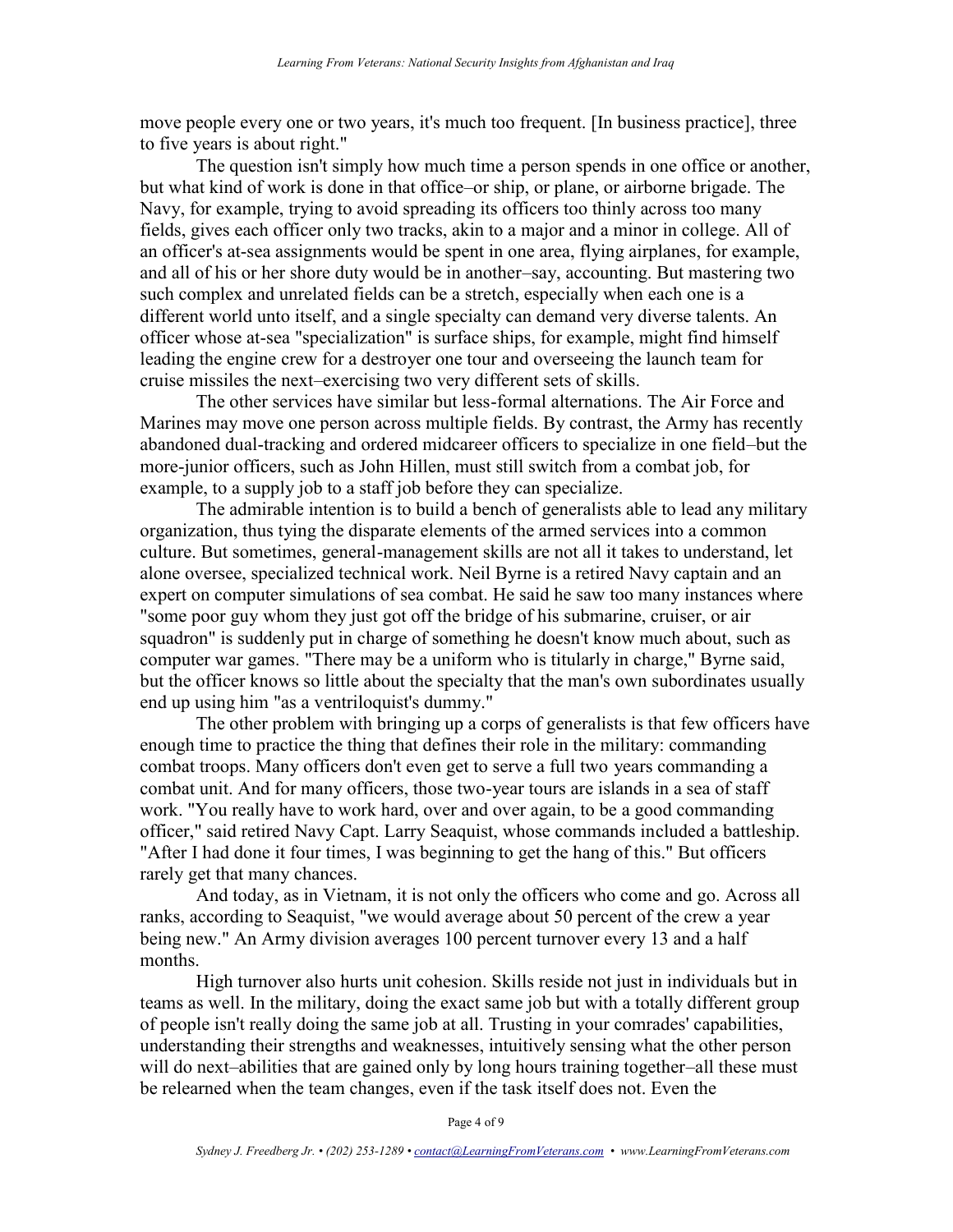comfortable rhythm of a white-collar office slows down when a new receptionist doesn't know which calls the boss would like to take at once and which to dump politely into voice mail. But in combat, teamwork is literally a matter of life and death. That's what John Hillen's unit had going for it in the Gulf War, and what Tillson's troops did not in Vietnam.

Yet all four armed services build their personnel policies around the career of the individual, not the cohesion of the team. An emphasis on the individual may seem normal to modern-day Americans, but it is a huge departure from military campaigns throughout history. Roman soldiers spent 20 years in the same legion. A British regiment in the Victorian period recruited only from a given region of the country and kept its men, and most of its officers, together their entire careers. Even in the total wars of the 20th century, with huge armies facing constant turnover because of heavy losses, the British and the Germans made every effort to train new troops in batches that would stay together. Such a group then joined the same front-line unit, filling in around a cadre of surviving veterans who had served side by side in battle after battle. Armies in ancient times found it far easier to achieve cohesion than do modern armies, which have to overcome vast size, technological complexity, and faster turnover in personnel. But cohesion is not unachievable.

Perhaps the best balance between ancient unity and modern flexibility is found in the Marine Corps. After an intense tour at sea, a Marine unit comes ashore and partially dissolves. "You lose about one-third [of your personnel], one-third stay where they're at, and one-third stay but change assignments," said Col. Gordon Bourgeois of the Corps's personnel office. The gaps are filled by experienced Marines who transfer in as individuals and by 100-man packets of recruits who all just went through boot camp together and who will mostly stay together for four years (in a looser version of the Army's cohorts). Since last year, new lieutenants have also been assigned in groups that trained together. After about six months, with the infusion of personnel largely complete, the unit stabilizes and begins a year of increasingly intensive training to prepare for its next six-month tour at sea. The Navy has a similar cycle.

In the past two years, the Air Force has implemented a similar cycle of its own, organizing its squadrons into 10 "Air Expeditionary Forces," which are rotated so that two are always ready to deploy quickly. For decades, reformers have repeatedly suggested similar systems for the Army–without success. The reason, the Army says, is its different mission. Under the Marines' readiness cycle, for every Marine unit at sea, two are in training, and a third is just back from tour and is standing down. And that's OK for a service whose role is as a quick-strike, crisis-intervention force. But the Army, with its unique mission to fight and win large-scale land wars, says it can't afford to have that many units in a state of unreadiness. Said the Army's deputy chief of staff for personnel, Lt. Gen. Timothy Maude: "The standard that's been set for us is, all of our divisions are always ready."

But Army Col. Douglas MacGregor, who in his landmark book, Breaking the Phalanx, outlined a new rotation cycle for the Army, says that Maude's argument "presupposes you're ever ready at all." In, fact, MacGregor says, the Army often is not ready to fight. "You've got thousands of people coming and going all the time," he said, so in a crisis, the Army must always scramble to put working teams together. For an example, recall the Apache helicopter task force in Kosovo, which took months to deploy

Page 5 of 9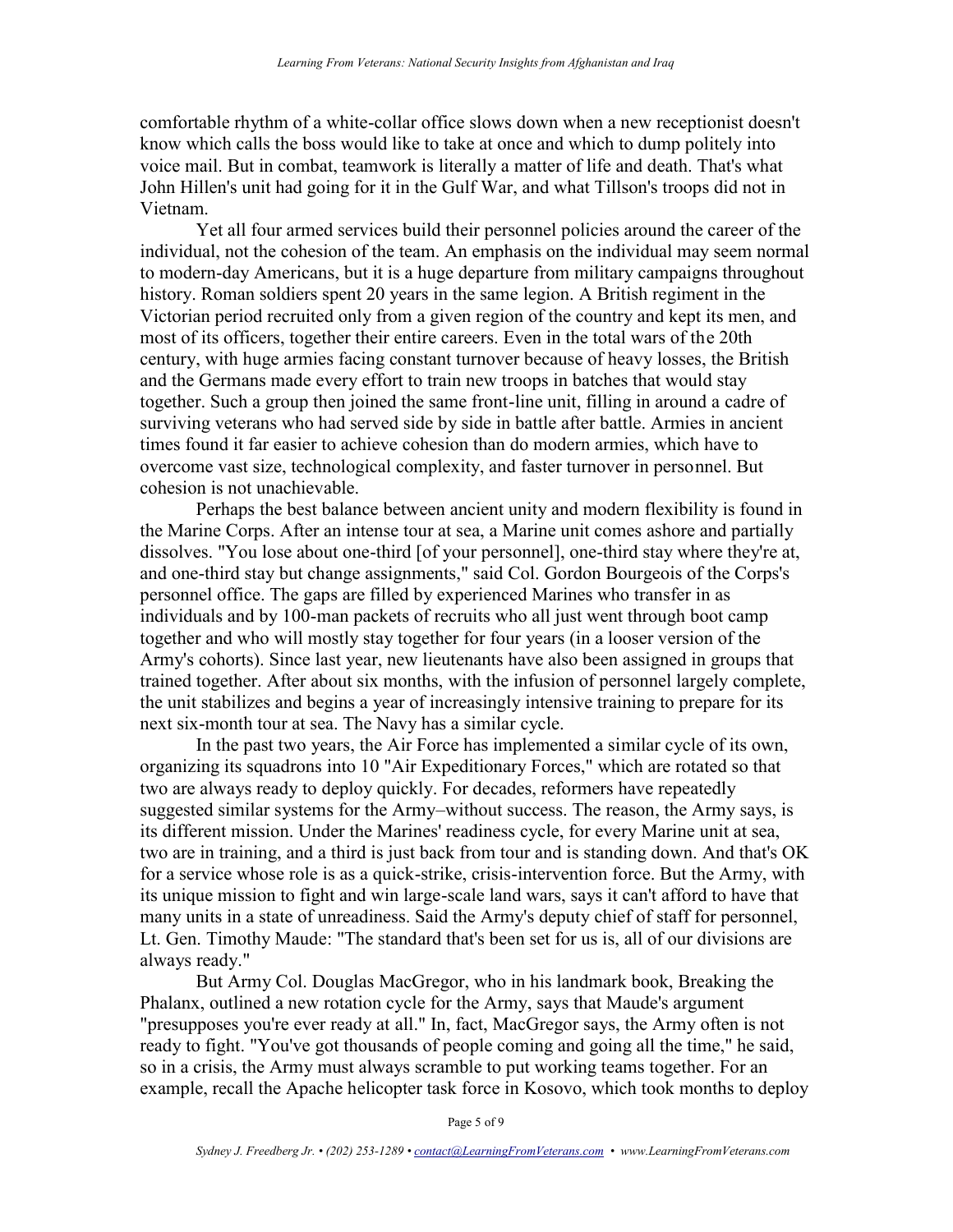in 1999, was never used, and ended up losing the war's only U.S. dead, both of them in training accidents.

"Would it be ideal to have absolute stability in all formations all the time? Intuitively, heck yes," responded Maude. "[But] what we found impossible is to keep that crew together." Individuals must move on–to specialized schools, to elite training, or simply to assignments in different fields. Teams cannot be kept intact for long if their members must move from job to job, and specialty to specialty, every two years. And individuals must keep moving, as long as the military seeks to build a bench of leaders with broad expertise. That is the logic behind the system that channels military people from job to job–the system known as "up or out."

## **Up and Around, or Out**

Military personnel experts sometimes sound like plumbers, as they talk about maintaining and releasing pressure on the various career tracks in each service. Mundane as such hydraulic metaphors may be, they do capture one essential aspect of the military personnel system: It flows. Troops sign up, move from job to job and rank to rank, then leave. Tinker with any part of that system, and the whole flow changes. Take Secretary Rumsfeld's desire to keep experienced senior officers for another tour of duty, waiving their mandated retirements. It sounds simple. But what about the people next in line for those jobs? And the people next in line to the ones next in line? When you keep even a few top people in place longer than scheduled, said one retired officer, "you clog the system instantaneously."

So when promising young captains quit and veteran generals must retire, personnel managers at the Pentagon do not see an unmitigated loss of talent, but an essential venting of the system. "Attrition is good," Maude said. "We don't need as many sergeants as we need privates, [or] as many colonels as we need lieutenants." Not everyone can move up in rank, so some must move out.

But "up or out" is only part of it. It's also "up and around." The rapid flow of talent out of the armed forces is intimately connected to the rapid flow from job to job within it. People must prove their ability to move sideways before they can move up. The higher an officer's rank, the more, and more-different, functions he must oversee: A Navy ensign may work only in the engine room, but the captain must command engineers, gunners, radar operators, the cooks in the galley, pay clerks, and on and on. So a military career cannot just be a straight rise to the top of one specialty, but must spiral upward through several related areas. The catch is that at no point in this spiral can anyone say, "I can serve best here," and stop, or even slow down significantly, because the current of people behind him must rush ahead on schedule. He must keep moving around and up, or move out.

Making the pressures of the flow even worse have been years of new policies and legislation that have laid on ever more requirements for tours of duty in command, in the staff, in headquarters, in the field, in schools, and in cross-service jobs mandated under Goldwater-Nichols. As a result, officers in particular must jump from job to job every two years, sometimes less, and then, at the peak of their profession, leave–assuming that "good attrition" has not already kicked them out for failing to earn promotion fast enough. Said Robert Goldich of the Congressional Research Service: "There are so many

Page 6 of 9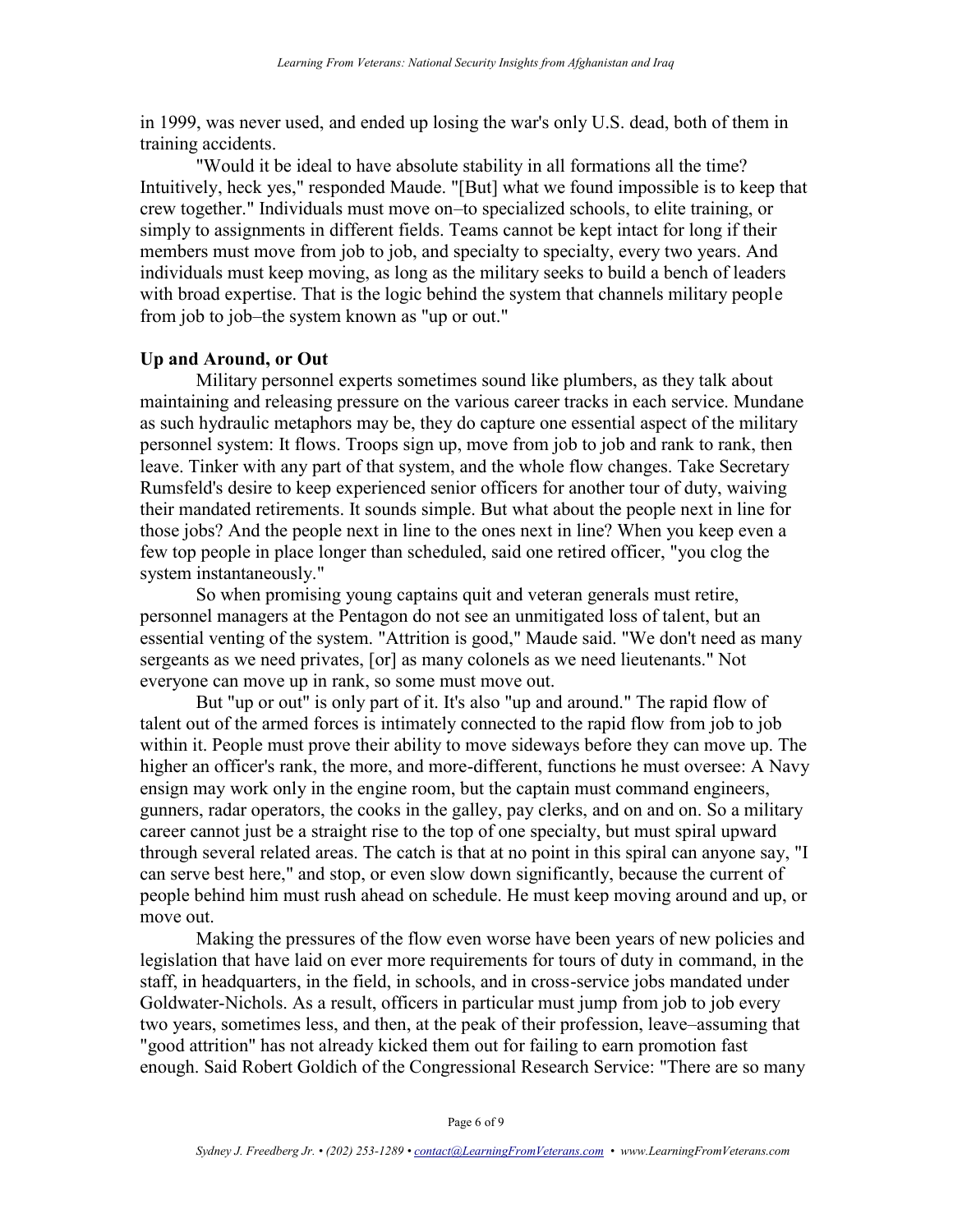things for the officer to do that it is virtually impossible to cram them into a military career of 22 or 23 years."

So why not slow the spiral down? Why not bring fewer people in at the bottom, kick fewer out at each step along the way, keep everyone a longer time in the same number of jobs, and just have longer careers? The short answer is, it's illegal. At least, it is for officers, who are the most pressed for time. A series of laws, starting in 1947 and most recently revised in the Defense Officer Personnel Management Act of 1980, codified how long an officer could remain at a certain rank before being fired or retired. The act also set maximum lengths for careers, and even established guidelines on what percentage of officers could be promoted from one rank to the next.

So why the laws? "We have the up-or-out [system] because at the start of World War II, [Army Chief of Staff] George Marshall discovered there was a lot of deadwood," said retired Brig. Gen. Howard Prince, who taught at West Point. "The reaction to that was, 'Never again.' " Promising officers such as Dwight D. Eisenhower had been stuck in the junior ranks for more than a decade; the top jobs were clogged with superannuated soldiers who lacked the stamina to work wartime hours in the Pentagon, let alone to lead men in battle. So after the war, Marshall and others persuaded Congress to impose an upor-out system by law, and intertwined it with up-and-around. The intention was to prevent the arteriosclerosis of the prewar force. Instead, "up and around or out" would constantly refresh a pool of young, broadly qualified generalists. Any officer would be able to step into any role required when the next war came, be it replacing casualties or commanding whole new units.

But, skeptics say, that system rests on two outmoded assumptions about what that next war will require. The first is youth. As health care, diet, and exercise habits have improved, "people in fact stay vigorous for an additional five or 10 years," said Goldich. "There are an awful lot of people out there for whom being 55 or 56 or 60 isn't what it used to be." (Donald Rumsfeld, 68, is among them.) Yet the legal maximum length of careers remains unchanged.

The second assumption is about skill. It is hardly safe to assume that America will never again mobilize for mass warfare. But as both technology and missions become increasingly complex, the idea that a generalist officer, who spends only two years in this field and two in that, can step into any job as needed seems increasingly likely to produce not good soldiers, but dead ones. Said Gulf War veteran John Hillen: "This is not Pickett's charge, where, if one man falls, another man steps up to fill the line."

The Army, in fact, has increasingly recognized the need for specialists. Traditionally, like the Navy, it dual-tracked officers. "Before, we were having an infantryman also become an expert on Eastern European politics ... or human resource management ... or strategic communications," said Maude. Now, "instead of having everybody be a mile wide and an inch deep, we want people to be a mile deep."

So following a four-year transition to the new 21st-century Officer Personnel Management System (called OPMS-XXI), all midgrade officers have to have a single specialty: Logisticians will stick to logistics, infantry officers to combat units, public affairs officers to press desks, and so on. This specialization narrows the "up-and-around" spiral to let officers spend more time in each of fewer jobs, and it improves their skills without diminishing their chances of promotion.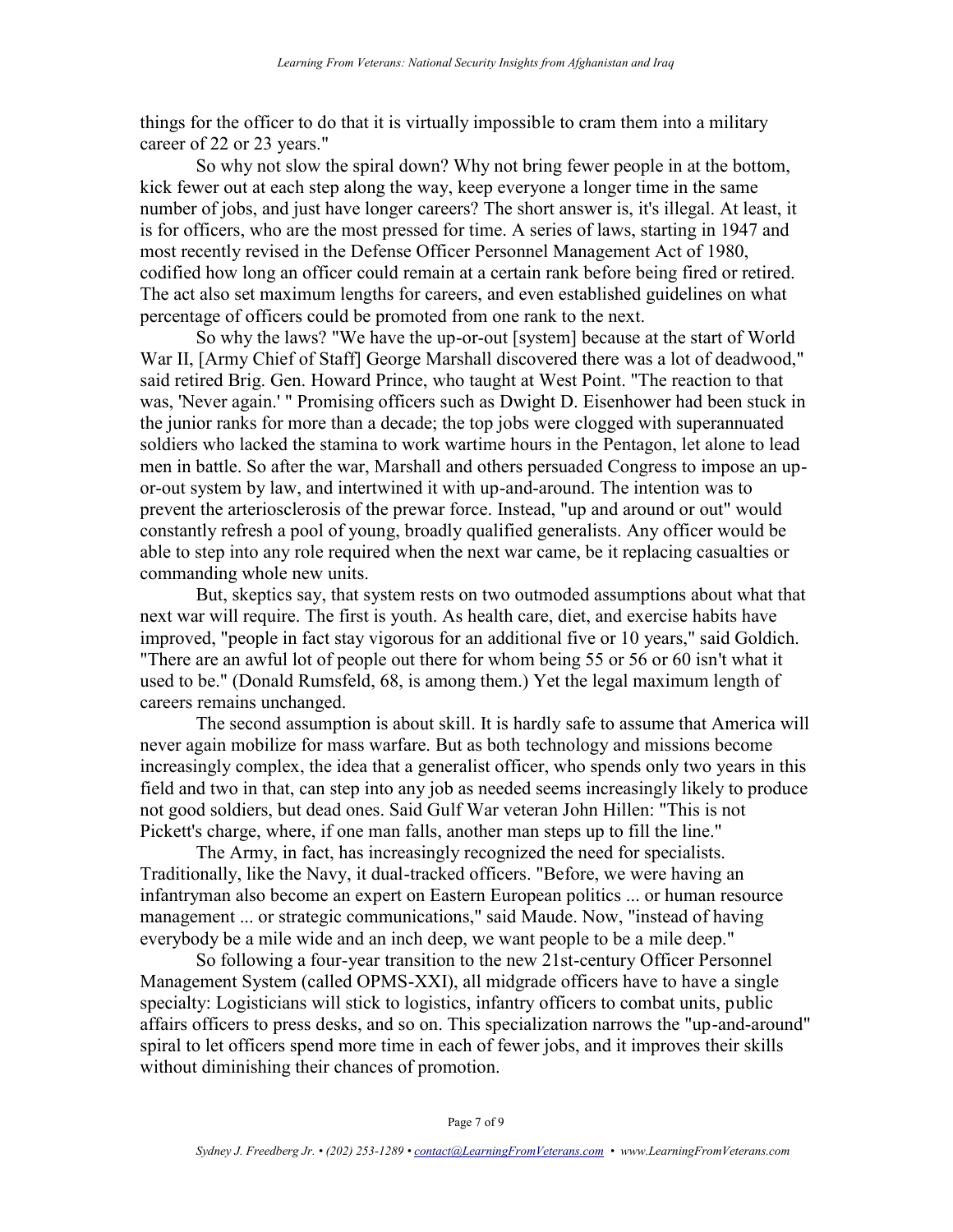But the new system still operates within the limits of the law, it still requires officers to display considerable breadth within a given field, and it does not apply to junior officers at all. Thus Mark Lewis, a former Army captain who left the service in 1999, was ordered from the elite, lightly equipped Airborne Rangers to the staff of a heavy mechanized unit with tanks. "It was frustrating," he said. "Had I stayed in light forces and airborne forces, I might still be wearing the uniform.... I suppose the perfect guy can learn both, [but] if you don't stick around, the Army gets nothing." When told of Lewis's story, Maude said he didn't know the details of the case but added: "If that kind of adaptability is not part of your comfort level, you ought not to be a soldier."

Where does the balance lie between specialized skill and general adaptability? It is an increasingly crucial question, as warfare becomes more complex, and as it requires both greater technical depth and the broad-based flexibility to integrate intersecting disciplines.

In the Air Force, the most high-tech and futuristic service, leaders are in fact increasingly worried that their force is overspecialized–with its members becoming technicians, not warriors. As ever-more skilled specialists, especially pilots, leave for civilian life, those who remain must spend ever-more time doing technical work, which leaves little time for those broadening "up-and-around" assignments. So the Air Force has set up an internal think tank on "Developing Aerospace Leaders" and has required all new officers to attend an "Aerospace Basic Course" to build a common foundation.

"We have a lot of people who have technical skills, [but] you have to have individuals who understand how the person next to them works and how the team works," said Lt. Gen. Donald Peterson, the Air Force's deputy chief of staff for personnel. "I grew up flying fighters, and I love it, and I miss it. [When] my boss told me I'd go down and be assistant chief of maintenance for our F-15 wing, I thought that was the end of my life. [But] later on ... I was a much better wing commander because I had had that opportunity."

But does everyone need to be a Lt. Gen. Peterson? "Not everybody is qualified for the top," said military author and retired Army Col. Ralph Peters. "They may be very, very good at a certain level. But they're not destined to be the general." So why force them?

Military thinkers such as Tillson, Vandergriff, and MacGregor speak of allowing multiple career paths: Not just the separate-but-equal specialties of the Army's Officer Personnel Management System, but rather fundamentally different kinds of careers, where a few generalists fast-track to the top, but most can stay in the midgrades as specialists in their chosen field. Such a system would require a fundamental redefinition of a successful military career–but today, fewer than 1 percent of officers make it to general, anyway. And allowing officers and senior enlisted personnel alike to stay in one job longer would allow them to stay with one unit longer, which would nurture not just skilled individuals but cohesive teams.

Implementing such a system would require new laws. It would also require a fundamental change in attitude. For more than 50 years, America's military personnel system has cycled individuals up, around, and out in order to make them as interchangeable as possible: human spare parts for an Industrial Age war machine. But the insight of the Information Age is that individuals can knit together into networks, whose strength lies not in standardizing their component parts but in tapping the rich

Page 8 of 9